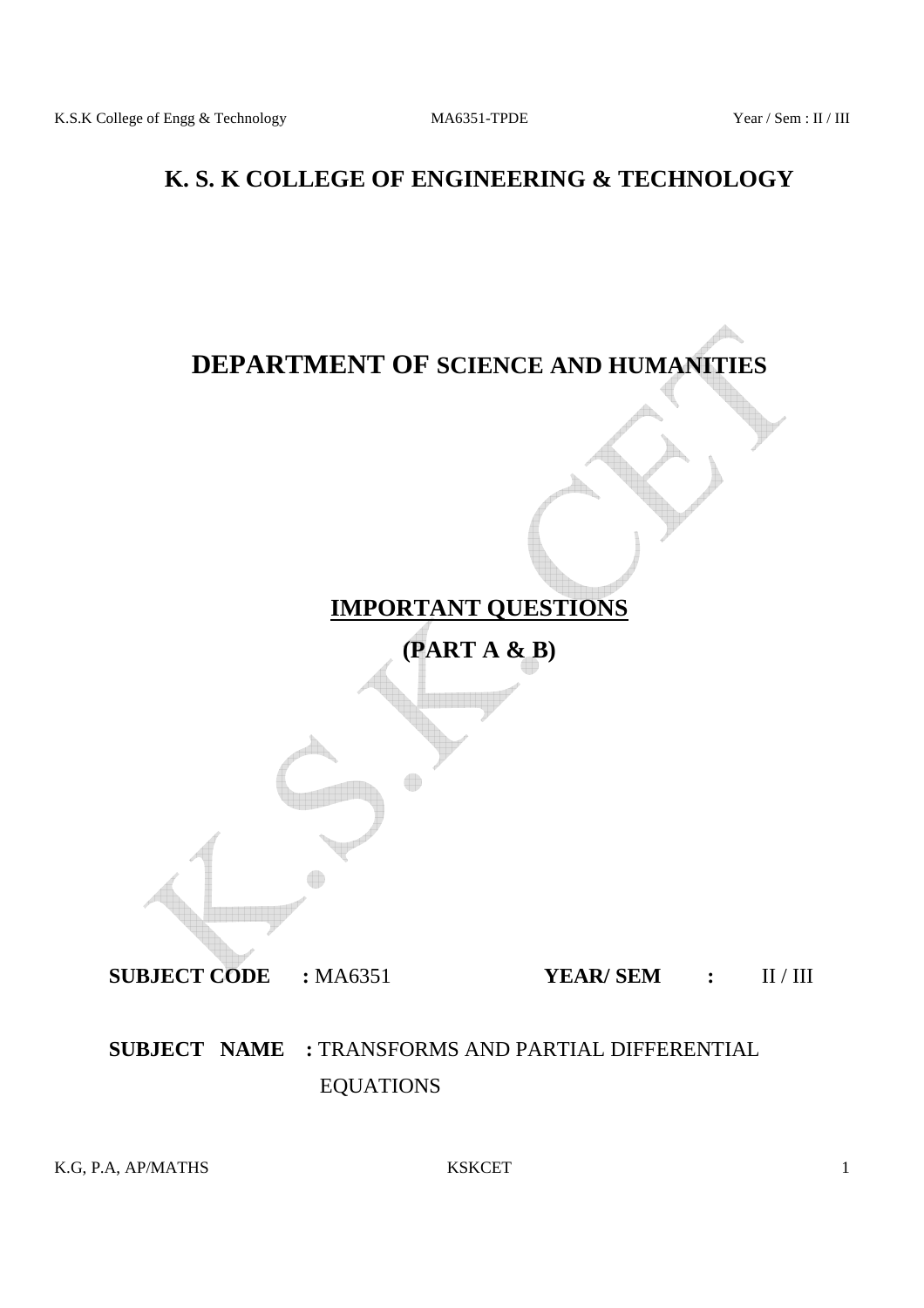#### **SUBJECT NAME :** TRANSFORMS AND PARTIAL DIFFERENTIAL EQUATIONS

**Sub.Code : MA6351 Branch: Common to All** 

 **Ms.P.ARIVAZHAGU Batch : 2016-2020** 

Staff Name : Ms.K.GAYATHRI Year / SEM: II/III

 **Academic Year: 2017-2018 (Odd Sem)** 

**L TPC 3 1 0 4**

#### **OBJECTIVES:**

- To introduce Fourier series analysis which is central to many applications in engineering apart from its use in solving boundary value problems.
- To acquaint the student with Fourier transform techniques used in wide variety of situations.
- To introduce the effective mathematical tools for the solutions of partial differential equations that model several physical processes and to develop Z transform techniques for discrete time systems.

### **UNIT I PARTIAL DIFFERENTIAL EQUATIONS 9+3**

Formation of partial differential equations – Singular integrals -- Solutions of standard types of first order partial differential equations - Lagrange's linear equation -- Linear partial differential equations of second and higher order with constant coefficients of both homogeneous and non-homogeneous types.

#### **UNIT II FOURIER SERIES 9+3**

Dirichlet's conditions – General Fourier series – Odd and even functions – Half range sine series – Half range cosine series – Complex form of Fourier series – Parseval's identity – Harmonic analysis.<br> **UNIT III** APPL IC

### **UNIT III APPLICATIONS OF PARTIAL DIFFERENTIAL EQUATIONS 9+3**

Classification of PDE – Method of separation of variables - Solutions of one dimensional wave equation – One dimensional equation of heat conduction – Steady state solution of two dimensional equation of heat conduction (excluding insulated edges).

### **UNIT IV FOURIER TRANSFORMS 9+3**

Statement of Fourier integral theorem – Fourier transform pair – Fourier sin Fourier sin cosine transforms – Properties – Transforms of simple functions – Convolution theorem – Parseval's identity.

### **UNIT V Z - TRANSFORMS AND DIFFERENCE EQUATIONS 9+3**

Z- transforms - Elementary properties – Inverse Z - transform (using partial fraction and residues) – Convolution theorem - Formation of difference equations – Solution of difference equations using Z - transform.

# **TOTAL (L:45+T:15): 60 PERIODS**

K.G. P.A. AP/MATHS 2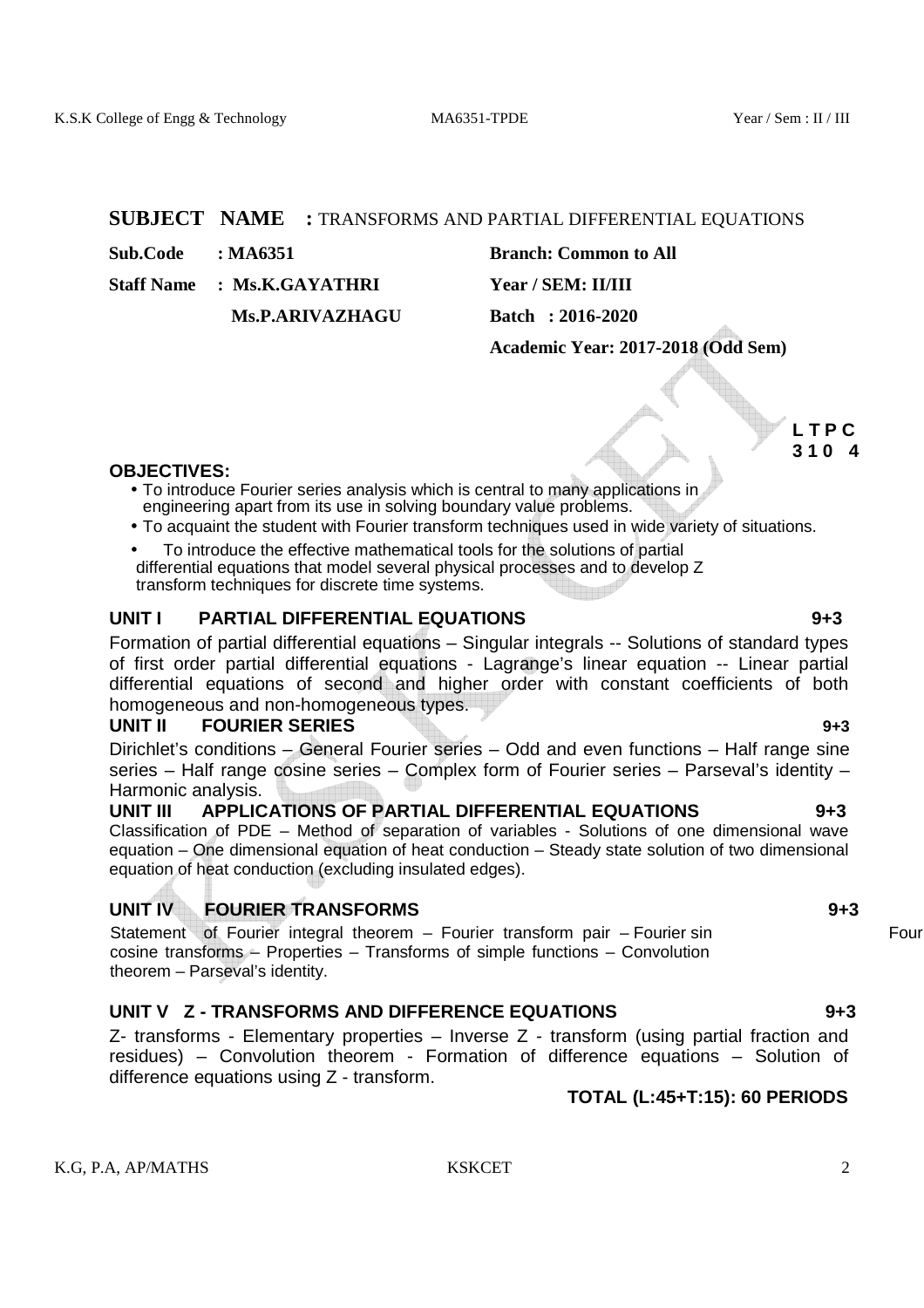## **UNIT I**

### **PARTIAL DIFFERENTIAL EQUATIONS**

### **PART A**

- 1. Form the PDE from  $(x a)^2 + (y b)^2 + z^2 = r^2$
- 2. Find the Complete integral of  $p + q = pq$
- 3. Form the PDE by eliminating the arbitrary function from  $z^2 xy = f(\frac{x}{z})$
- 4. Solve  $(D^2 7DD' + 6D'^2)z = 0$
- 5. Form the PDE by eliminating the arbitrary constants **a** and **b** from  $z = (x^2 + a)(y^2 + b)$
- 6. Solve the equation  $(D D')^3 z = 0$
- 7. Eliminate the arbitrary function 'f' from  $z = f(\frac{y}{x})$  and form the PDE
- 8. Solve  $(D-1)(D D' + 1)z = 0$
- 9. Find the PDE of the family of spheres having their centre on the  $z'$  axis
- 10. Solve  $(D^4 D'^4)z = 0$
- 11. Form the PDE by eliminating the arbitrary constants  $\boldsymbol{a}$  , birom the relation  $z = a x^3 + b y^3$
- 12. Find the Particular integral of  $(D^2 2DD' + D'^2)z = e^{x-y}$
- 13. Solve  $(D^3 2D^2D')z = 0$
- 14. Find the PDE of all planes cutting equal intercepts from the  $x$  and  $y$  axis.
- 15. Find the complete integral of  $q = 2px$
- 16. Form the PDE by eliminating the arbitrary constant from  $z = ax + by + ab$
- 17. Form the PDE by eliminating the arbitrary constant from  $z = (2x^2 + a)(3y b)$
- 18. Form the PDE by eliminating the arbitrary function from  $z = f(xy)$
- 19. Solve  $\sqrt{p} + \sqrt{q} = 1$
- 20. Find the P.I of  $(D^2 3DD' + 2D'^2)Z = cos(x + 2y)$

### **PART B**

1. (i) Form the PDE by eliminating the arbitrary function  $\phi$  from  $\phi(x^2 + y^2 + z^2, ax + by + cz) = 0$  (8)

(ii) Solve 
$$
(D^2 + 2DD' + D'^2)z = \sinh(x + y) + e^{x+2y} + 4
$$
 (8)

2. (i) Solve the partial differential equation  $(mz - ny)p + (nx - lz)q = ly - mx$  (8)

(ii) Solve the equation 
$$
(D^3 + D^2D' - 4DD'^2 - 4D'^3)z = \cos(2x + y)
$$
 (8)

3. (i) Solve 
$$
(D^2 + 3DD' - 4D'^2)z = \cos(2x + y) + xy
$$
 (8)

(ii) Solve 
$$
z^2(p^2 + q^2) = (x^2 + y^2)
$$
 (8)

4. (i) Solve 
$$
z = px + qy + \sqrt{1 + p^2 + q^2}
$$
  
\n(ii) Solve  $(D^2 - DD' + 2D)z = e^{2x+y} + 4$  (8)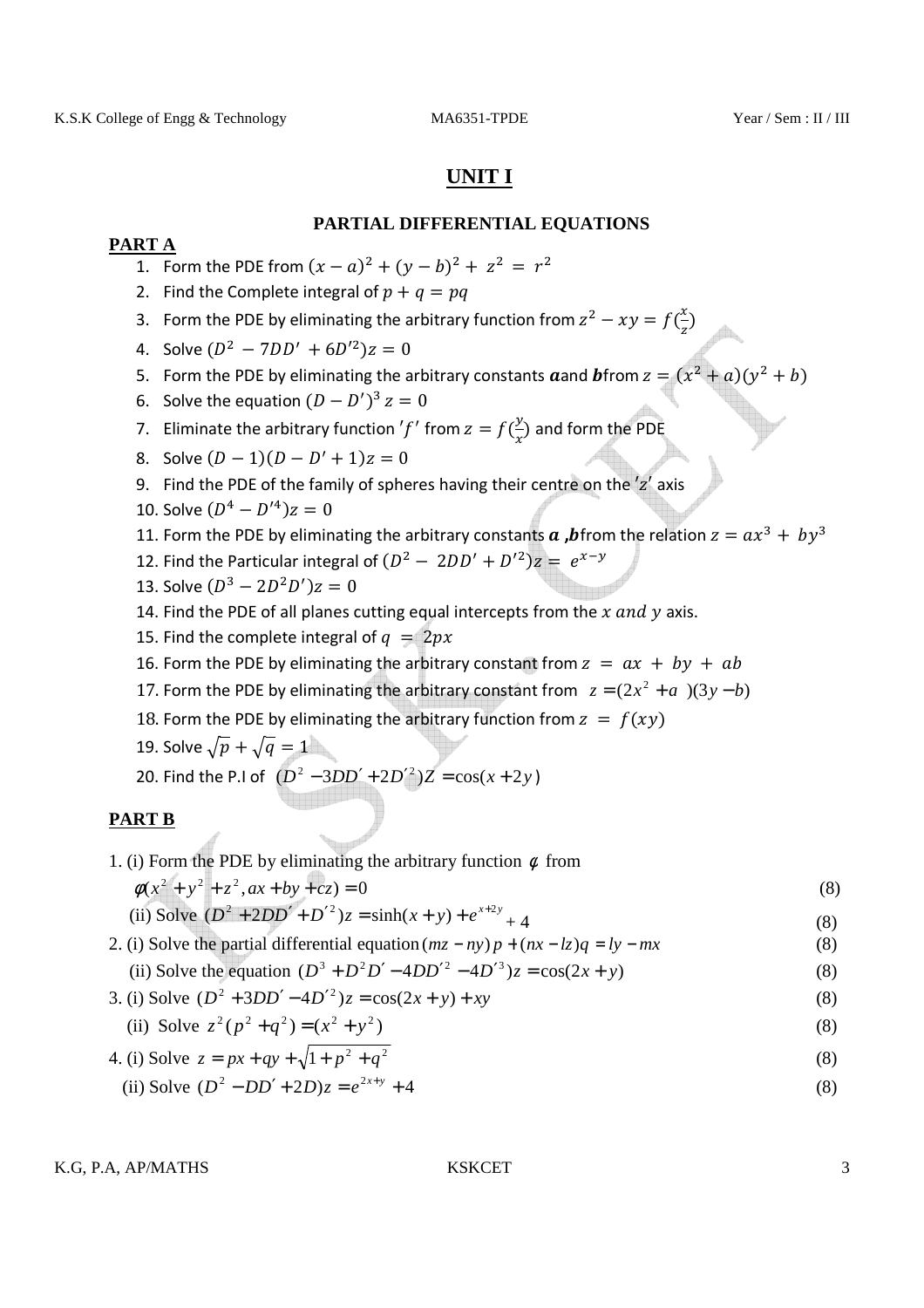K.S.K College of Engg & Technology MA6351-TPDE Year / Sem : II / III

5. (i) Solve 
$$
\frac{\partial^2 z}{\partial x^2} + \frac{\partial^2 z}{\partial x \partial y} - 6 \frac{\partial^2 z}{\partial y^2} = y \cos x
$$
 (8)

(ii) Solve 
$$
(y - xz)p + (yz - x)q = (x + y)(x - y)
$$
 (8)

6. (i) Solve 
$$
(D^3 - 7DD'^2 - 6D'^3)z = \sin(2x + y)
$$
 (8)

(ii) Solve 
$$
z = px + qy + p^2 q^2
$$
  
\n7. (i) Solve  $(x-2z)p + (2z - y)q = y - x$  (8)

(ii) Solve 
$$
(D^2 - D'^2)z = e^{x-y} \sin(2x+3y)
$$

(ii) Solve 
$$
(D^2 - D'^2)z = e^{x-y} \sin(2x+3y)
$$
  
\n8. (i) Find the Singular integral of  $z = px+qy+p^2+pq+q^2$   
\n(ii) Solve  $x(y^2 - z^2)p + y(z^2 - x^2)q = z(x^2 - y^2)$   
\n9. (i) Solve  $(2D^2 - DD' - D'^2 + 6D + 3D')z = xe^y$   
\n(ii) Solve the partial differential equation  $x^2(y-z)p + y^2(z-x)q = z^2(x-y)$  (8)

10. (i) Solve 
$$
x^2 p^2 + y^2 q^2 = z^2
$$
 (8)  
\n(ii) Form the PDE by eliminating the arbitrary function from the relation (8)

 $z = f(x + ct) + g(x - ct)$ 

# **UNIT II**

### **FOURIER SERIES**

### **PART A**

- 1. Find the co-efficient  $b_n$  of the Fourier series for the function  $f(x) = x\sin x$  in (-2,2).
	- 2. Find the Root Mean Square value of the function  $f(x)$  over the interval  $(a, b)$
	- 3. Find the constant term in the expansion of  $f(x) = cos^2x$  as a Fourier series in the interval

 $(-\pi,\pi)$ .

- 4. State the Dirichlet's conditions for Fourier series.
- 5. What is meant by Harmonic Analysis?.
- 6. State the sufficient condition for a function  $f(x)$  to be expressed as a Fourier series
- 7. Obtain the first term of the Fourier series for the function $f(x) = x^2, (-\pi, \pi)$
- 8. Find the RMS value of  $f(x) = x^2$  in(0, l).
- 9. Find the Root Mean Square value of  $f(x) = x$  in $(0, l)$ .
- 10. If the Fourier series corresponding to  $f(x) = x$  in  $(0, 2\pi)$  is

$$
\frac{a_0}{2} + \sum_{n=1}^{\infty} a_n \cos \frac{n\pi x}{l} + \sum_{n=1}^{\infty} b_n \sin \frac{n\pi x}{l}
$$
 Without finding the values of  $a_0$ ,  $a_n$ ,  $b_n$ . Find the value of  $\frac{a_0^2}{4} + \frac{1}{2} \sum_{n=1}^{\infty} (a_n^2 + b_n^2)$ 

11. Does  $f(x) = \tan x$  possess a Fourier expansion.

12. If  $f(x)$  is discontinuous at  $=a$  , what does its Fourier series represent at that point?

13. Determine  $b_n$  in the Fourier series expansion of  $f(x) = \frac{\pi - x}{2}$  $\frac{-x}{2}$  in  $0 < x < 2\pi$  with period  $2\pi$ .

14. If  $f(x) = 2x$  in the interval (0,4), then find the value of  $a_2$  in the Fourier series expansion.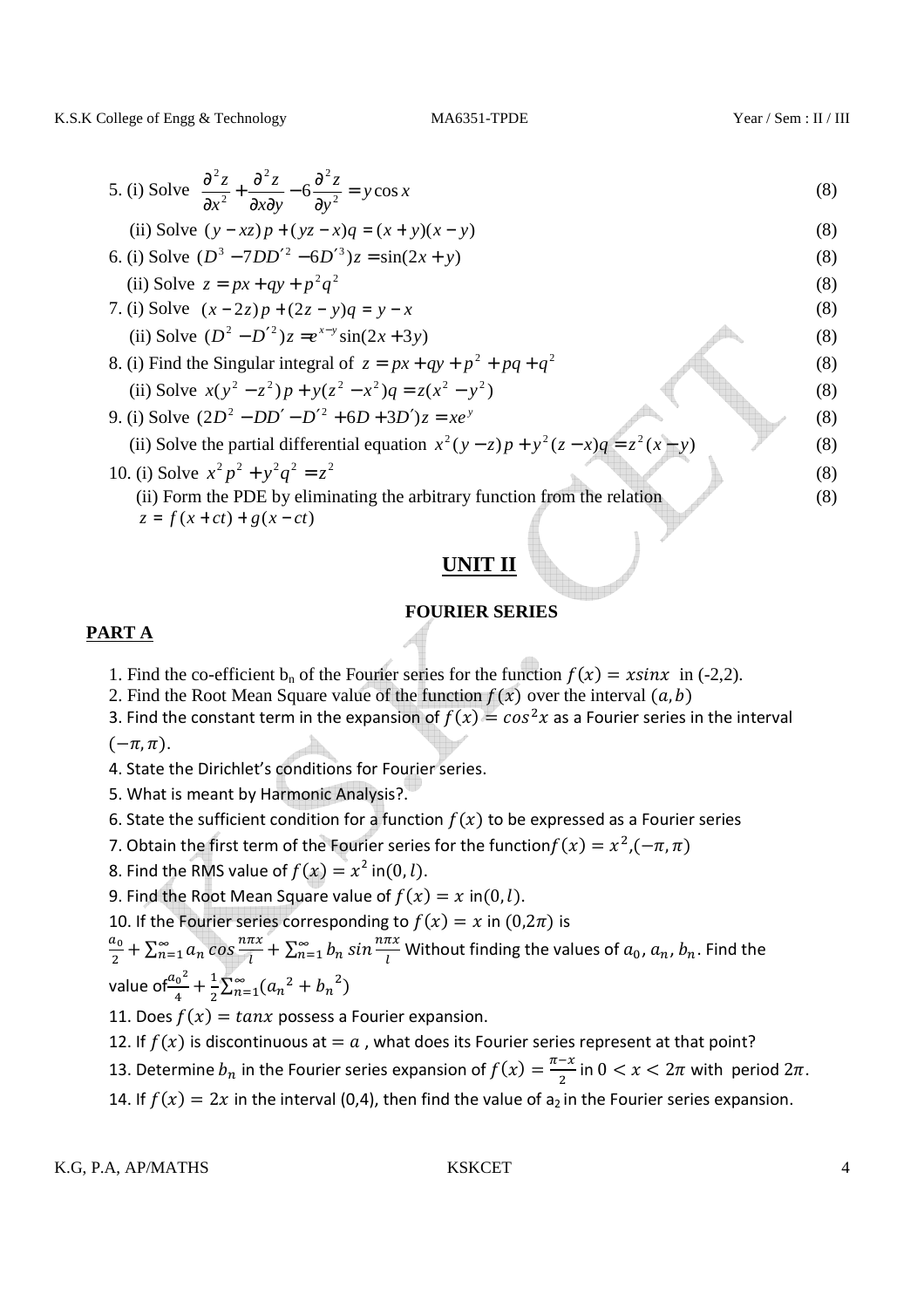15. What are the constant term  $a_0$  and the coefficient of cos  $nx$ ,  $a_n$  in the Fourier series expansion of  $f(x) = x - x^3$  in  $(-\pi, \pi)$ ?

16. Determine the value of  $a_n$  in the Fourier series expansion  $f(x) = x^3$  in  $(-\pi, \pi)$ .

18. Find 
$$
b_n
$$
 in the expansion of  $f(x) = \begin{cases} 1 + \frac{2x}{\pi}; -\pi < x < 0 \\ 1 - \frac{2x}{\pi}; 0 < x < \pi \end{cases}$  in  $(-\pi, \pi)$ .

- 19. Find Fourier sine series for  $f(x) = 1$ ,  $0 < x < \pi$ .
- 20. State Parseval's identity for full range expansion of  $f(x)$  as Fourier series in  $(0,2l)$ .

#### **PART B**

1. (i)Expand  $f(x) = \begin{cases} 1 + \frac{2x}{\pi}, -\pi < x < 0 \\ 1 + \frac{2x}{\pi}, -\pi < x < 0 \end{cases}$  $1 - \frac{2x}{\pi}, 0 < x < \pi$ as a full range Fourier series in the interval  $(-\pi, \pi)$ .

Hence deduce that  $\frac{1}{1^2} + \frac{1}{3^2}$  $rac{1}{3^2} + \frac{1}{5^2}$  $rac{1}{5^2} + \frac{1}{7^2}$  $\frac{1}{7^2} + \cdots \infty = \frac{\pi^2}{8}$ 8  $\tag{8}$ (ii) Find the half-range sine series of  $f(x) = 4x - x^2$  in the interval (0,4). Hence deduce the value of the series  $\frac{1}{1^3} - \frac{1}{3^3} + \frac{1}{5^3} - \frac{1}{7^3} + \cdots$ . ∞ (8)

2. (i) Obtain the sine series for 
$$
f(x) = \begin{cases} x \text{ in } 0 \le x \le \frac{l}{2} \\ l - x \text{ in } \frac{l}{2} \le x \le l \end{cases}
$$
 (8)

(ii) Find the Fourier series up to second harmonic for  $y = f(x)$  from the following values. (8)

| $\mathbf{v}$<br>Λ. |                               | n                             | $\mathcal{L}$ il<br><b>The Contract of the Contract</b><br>$\sim$ | 7 L | $4\pi$<br>$\sim$<br>$\mathbf{\hat{z}}$ | כ $\pi$<br>$\overline{\phantom{a}}$ | تاتى                          |
|--------------------|-------------------------------|-------------------------------|-------------------------------------------------------------------|-----|----------------------------------------|-------------------------------------|-------------------------------|
| $-1$               | $\mathbf{1} \cdot \mathbf{U}$ | $\mathbf{1} \cdot \mathbf{T}$ | 1.9                                                               |     | 1.J                                    | $\overline{1}$ .                    | $\mathbf{1} \cdot \mathbf{U}$ |

3.(i)Expand  $f(x) = x(2\pi - x)$  as Fourier series in  $(0, 2\pi)$  and hence deduce that the sum of (8)  $\frac{1}{1^2} + \frac{1}{2^2} + \frac{1}{3^2} + \frac{1}{4^2}$  $1^2$   $2^2$   $3^2$  4  $\frac{1}{2} + ...$ 

(ii) Obtain the Fourier series for the function  $f(x)$  given by  $f(x) = \begin{cases} 1 - x, -\pi < x < 0 \\ 1 + x, 0 < x < \pi \end{cases}$  $1 + x, 0 < x < \pi$ . Hence (8) deduce that  $\frac{1}{1^2} + \frac{1}{3^2} + \frac{1}{5^2} + \frac{1}{7^2} + \cdots$   $\infty = \frac{\pi^2}{8}$  $\frac{1}{8}$ .

4. (i) Find the Fourier series of 
$$
x^2
$$
 in  $(-\pi, \pi)$  and hence deduce that  $\frac{1}{1^4} + \frac{1}{2^4} + \frac{1}{3^4} + \cdots = \frac{\pi^4}{90}$  (10)

(ii) Obtain the Fourier cosine series of 
$$
f(x) = \begin{cases} kx, & 0 < x < \frac{l}{2} \\ k(l-x), & \frac{l}{2} < x < l \end{cases} \tag{6}
$$

- 5. (i) Obtain the Fourier series of periodicity 3 for  $f(x) = 2x x^2$  in  $0 < x < 3$ . (6)
- (ii) Obtain the Fourier series of  $f(x) = x\sin x$  in  $(-\pi, \pi)$  (10)
- 6. (i) Find the Fourier series of  $f(x) = (\pi x)^2$  in  $(0, 2\pi)$  of periodicity  $2\pi$ . (4)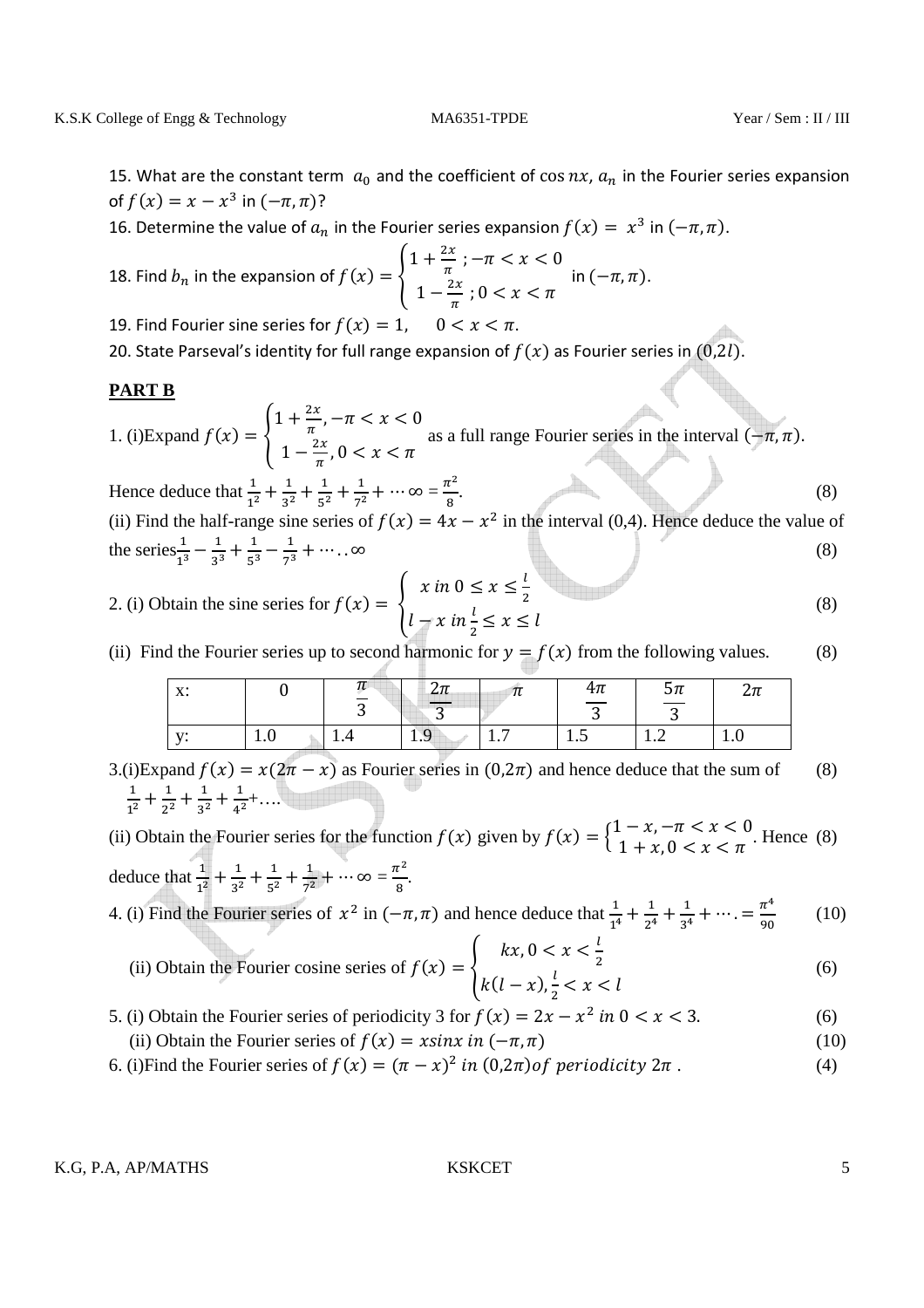| (ii) Calculate the first 3 harmonics of the Fourier of $f(x)$ from the following data                                                              |          |     |      |      |                |                |                |  |                |                |      | (12) |     |  |
|----------------------------------------------------------------------------------------------------------------------------------------------------|----------|-----|------|------|----------------|----------------|----------------|--|----------------|----------------|------|------|-----|--|
| $\boldsymbol{\mathrm{X}}$                                                                                                                          | $\Omega$ | 30  | 60   | 90   | 120            | 150            | 180            |  | 210            | 240            | 270  | 300  | 330 |  |
| Y                                                                                                                                                  | 1.8      | 1.1 | 0.3  | 0.16 | 0.5            | 1.3            | 2.16           |  | 1.25           | 1.3            | 1.52 | 1.76 | 2.0 |  |
| 7.(i) Obtain the Fourier series of the periodic function defined by $f(x) = \begin{cases} -\pi - \pi < x < 0 \\ x \quad 0 < x < \pi \end{cases}$ . |          |     |      |      |                |                |                |  |                |                |      |      |     |  |
| Deduce that $\frac{1}{1^2} + \frac{1}{3^2} + \frac{1}{5^2} + \cdots + \infty = \frac{\pi^2}{8}$ .                                                  |          |     |      |      |                |                |                |  |                |                |      | (8)  |     |  |
| (ii) Compute upto first harmonics of the Fourier series of $f(x)$ given by the following table.<br>(8)                                             |          |     |      |      |                |                |                |  |                |                |      |      |     |  |
|                                                                                                                                                    |          | x   |      | 0    |                |                |                |  | 27             | 57             |      |      |     |  |
|                                                                                                                                                    |          |     |      |      | $\overline{6}$ | $\overline{3}$ | $\overline{2}$ |  | $\overline{3}$ | $\overline{6}$ |      |      |     |  |
|                                                                                                                                                    |          |     | f(x) | 1.98 | 1.30           | 1.05           | 1.30           |  | $-0.38$        | $-0.25$        | 1.98 |      |     |  |
| 8.(i) Expand $f(x) = x - x^2$ as a Fourier Series in $-L < x < L$ and using this series find the root                                              |          |     |      |      |                |                |                |  |                |                |      |      |     |  |
| mean square value of $f(x)$ in the interval.                                                                                                       |          |     |      |      |                |                |                |  |                |                |      | (10) |     |  |
|                                                                                                                                                    |          |     |      |      |                |                |                |  |                |                |      |      |     |  |

- (ii) Find the complex form of the Fourier series of  $f(x) = e^x$  in  $-1 < x < 1$ . (6)
- 9.(i) Obtain the half range cosine series for  $f(x) = x$  in  $(0, \pi)$ . (4)

(ii) Find the Fourier series as far as the second harmonic to represent the function  $f(x)$  with the period 6, given in the following table (12) (12)

|      | 0         |    |    |    |                     |  |
|------|-----------|----|----|----|---------------------|--|
| f(x) | $\vert$ 9 | 18 | 24 | 28 | $\vert 26 \vert 20$ |  |

8

10.(i) Find the Fourier series expansion of  $f(x) = x + x^2$  in  $(-\pi, \pi)$ . (8)

(ii) Find the Fourier series expansion of  $f(x) = \begin{cases} x & 0 \le x \le 1 \\ 2 - x & 1 \le x \le 2 \end{cases}$  $2-x$   $1 \le x \le 2$  (8)

Also deduce  $\frac{1}{1^2} + \frac{1}{3^2}$  $rac{1}{3^2} + \frac{1}{5^2}$  $\frac{1}{5^2} + ...$  to  $\infty = \frac{\pi^2}{8}$ 

### **UNIT III**

# **APPLICATIONS OF PARTIAL DIFFERENTIAL EQUATIONS**

## **PART A**

- 1. The ends A and B of a rod of length 10 cm long have their temperature kept at  $20^0C$  and  $70^0$ C. Find the steady state temperature distribution on the rod.
- 2. Write the one dimensional wave equation with initial and boundary conditions in which the initial position of the string is  $f(x)$  and the initial velocity imparted at each point x is  $g(x)$ .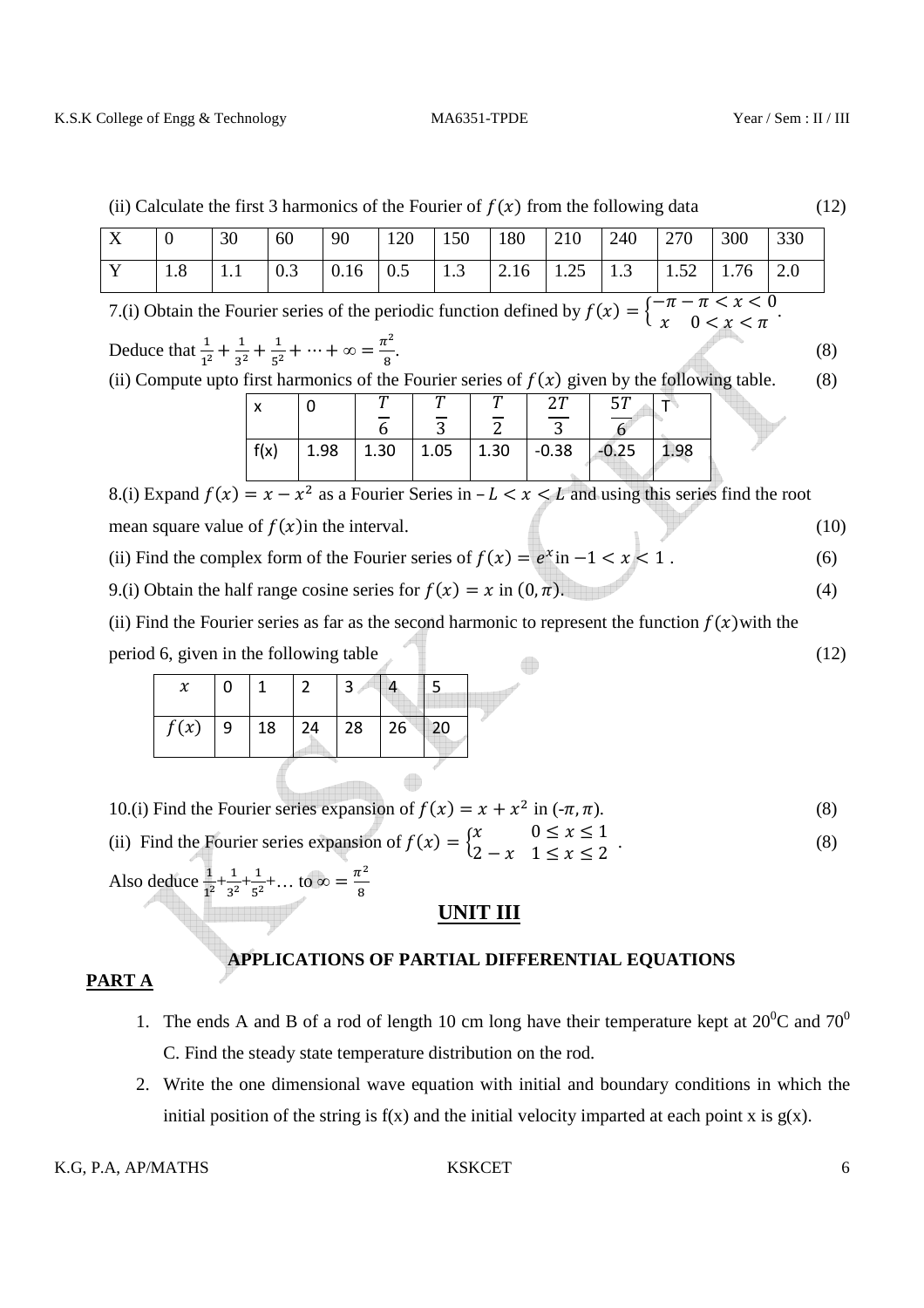- 3. In steady state conditions derive the solution of one dimensional heat flow equation.
- 4. What is the basic difference between the solutions of the one dimensional wave equation and one dimensional heat equation.
- 5. What are the possible solutions of one dimensional wave equation?
- 6. What are the possible solutions of one dimensional heat equations?
- 7. Write down the possible solutions of the Laplace equation.
- 8. In wave equation  $\frac{\partial^2 y}{\partial t^2} = a^2 \frac{\partial^2 y}{\partial x^2}$  $2\,\partial^2$ 2 2 *x*  $a^2 \frac{\partial^2 y}{\partial x^2}$ *t y* ∂  $= a^2 \frac{\partial}{\partial x^2}$ ∂  $\frac{\partial^2 y}{\partial x^2} = a^2 \frac{\partial^2 y}{\partial x^2}$  what does a<sup>2</sup> stands for?
- 9. State any two laws which are assumed to derive one dimensional heat equation.
- 10. A rod 30 cm long has its ends A and B kept at  $20^{\circ}$ C and  $80^{\circ}$ C respectively until steady state conditions prevail. Find the steady state temperature in the rod.
- 11. An insulated rod of length l=60 cm has its ends a and B maintained at  $30^0$  C and  $40^0$ C respectively. Find the steady state solutions.
- 12. Write any two solutions of the Laplace equation obtained by the method of separation of variables.
- 13. How many boundary conditions are required to solve  $\frac{\partial u}{\partial t} = a^2 \frac{\partial u}{\partial x^2}$  $2\,\partial^2$ *x*  $a^2\frac{\partial^2 u}{\partial x^2}$ *t u* ∂  $= a^2 \frac{\partial}{\partial x^2}$ ∂  $\frac{\partial u}{\partial x} = a^2 \frac{\partial^2 u}{\partial x^2}$ ?
- 14. State one dimensional heat equation with the initial and boundary conditions.
- 15. Distinguish between steady and unsteady states in heat conduction problems.
- 16. What is the steady state heat equation in two dimensions in Cartesian form?
- 17. Write down Laplace equation in Cartesian coordinates.
- 18. What are the conditions assumed in deriving the one dimensional Wave equation.

#### **PART B**

- 1. A string is stretched and fastened to two points  $x = 0$  and  $x = 1$  apart. Motion is started by displacing the string into the form  $y = k (l x - x^2)$  from which it is released at time t=0. Find the displacement of any point on the sting at a distance of x from one end at time t.  $(16)$
- 2. A string of length 2l is fastend at both ends. The mid point of the string is taken to a height b and then released from in that position. Show that the displacement is

$$
y(x,t) = \frac{8b}{\pi^2} \sum_{n=1}^{\infty} \frac{(-1)^{n-1}}{(2n-1)^2} \sin\left(\frac{(2n-1)\pi x}{2l}\right) \cos\left(\frac{(2n-1)\pi a t}{2l}\right)
$$
(16)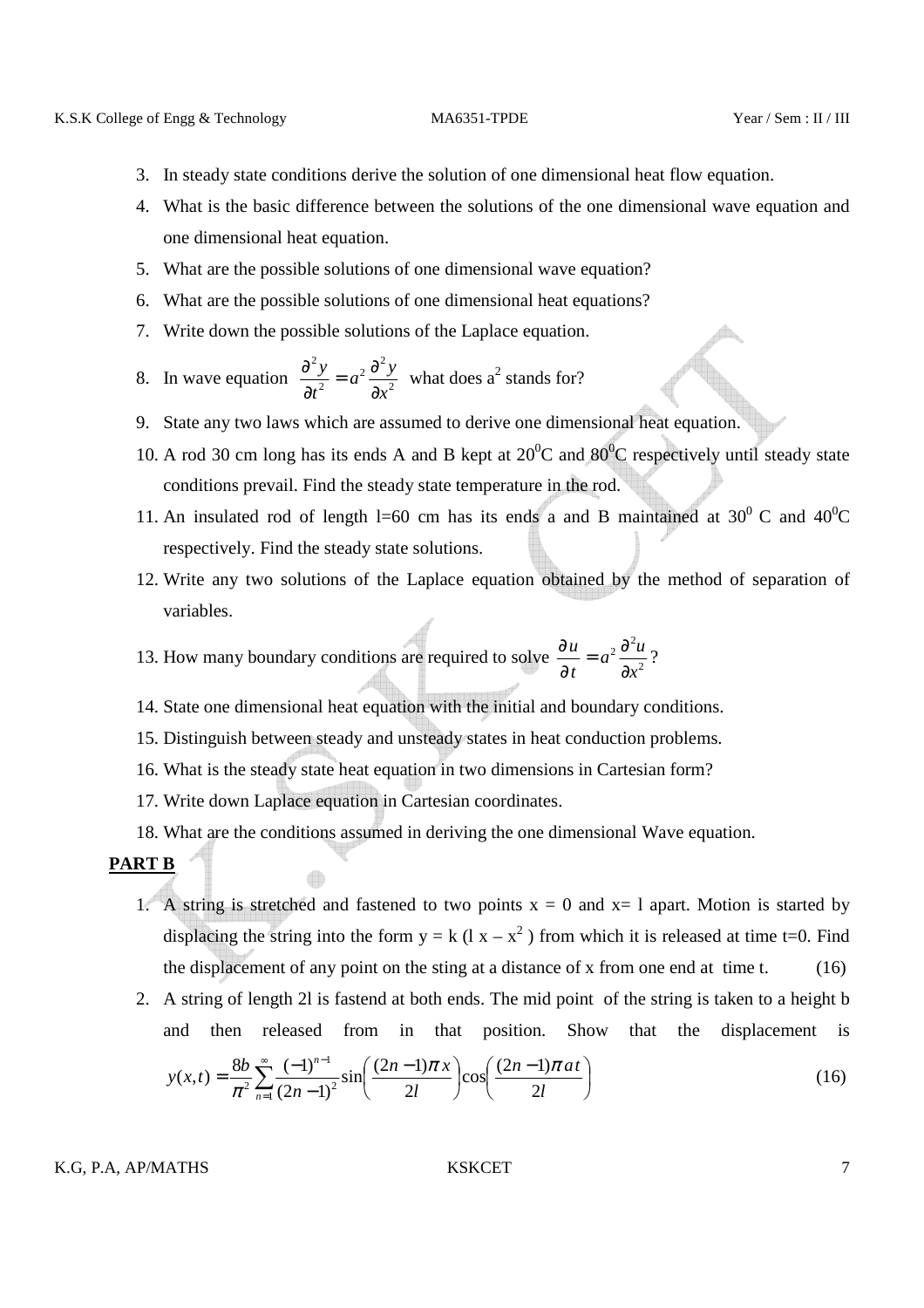3. A tightly stretched string with fixed end points  $x=0$  and  $x=1$  is initially at rest in its equilibrium position. If it is set vibrating string giving each point a velocity  $\lambda x(l-x)$ , show

that displacement 
$$
y(x,t) = \frac{8\lambda l^3}{a\pi^4} \sum_{n=1}^{\infty} \frac{1}{(2n-1)^4} \sin\left(\frac{(2n-1)\pi x}{l}\right) \sin\left(\frac{(2n-1)\pi a t}{l}\right)
$$
 (16)

- 4. A tightly stretched string with fixed end points  $x=0$  and  $x=L$  is initially at rest in its equilibrium position. If it is set vibrating string giving each point a velocity  $\sim$  3x(L-x), find the displacement. (16) (16) the displacement.
- 5. If a string of length l is initially at rest in its equilibrium position and each of its points is given the velocity  $v_0 \sin^3 \left( \frac{\pi x}{l} \right)$ J  $\left(\frac{\pi x}{\pi}\right)$ l ſ *l*  $\left(\frac{\pi x}{x}\right)$ ,  $0 < x < 1$ , determine the displacement of a point distant x from one end at time t. (16) (16)
- 6. A string of length l is initially at rest in its equilibrium position and motion is started by giving

each of its points a velocity given by 
$$
v = \begin{cases} cx, & \text{in } 0 \le x \le \frac{l}{2} \\ (l-x), & \text{in } \frac{l}{2} \le x \le l \end{cases}
$$
 Find the displacement

 $\sqrt{ }$ 

function  $y(x, t)$ . (16)

- 7. A rod 30 cm long has its ends A and B kept at  $20^{\circ}$ C and  $80^{\circ}$ C respectively until steady state conditions prevail the temperature at each end is then suddenly reduced to  $0^0$  c and kept so. Find the resulting temperature function  $u(x,t)$  taking  $x=0$  at A. (16)
- 8. A bar 10 cm long with insulated sides, has its ends A and B kept at  $20^{\circ}$  C and  $40^{\circ}$ C respectively until steady state conditions prevail. The temperature at A is then suddenly raised to 50<sup>o</sup>C and at the same time instant that at B is lowered to 10<sup>o</sup>C and maintained there after. Find the subsequent temp. distribution in the bar. (16)
- 9. The ends A and B of a rod 1 cm having the temperatures  $40^{\circ}$ C and  $90^{\circ}$ C respectively until steady state conditions prevails. The temperature at A is then suddenly raised to  $90^0C$  and at the same time instant that at B is lowered to  $40^{\circ}$ C and maintained there after. Find the temp. distribution of the rod at a time t. Also show that the temperature at the mid point of the rod remains unaltered for all time, regardless of the material of the rod. (16)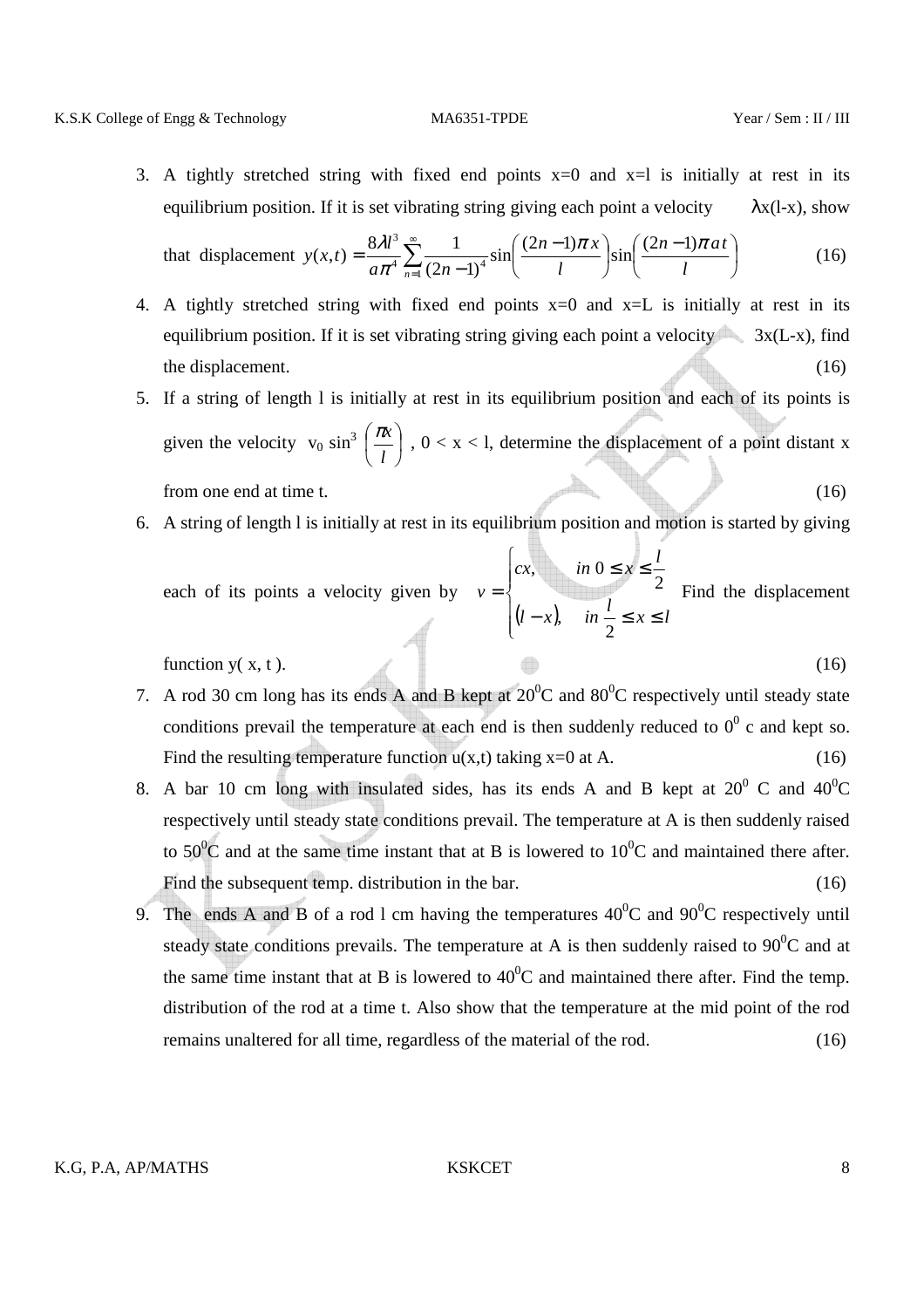10. A rod of length l has its ends A and B kept at  $0^0$  C and  $100^0$ C respectively until steady state conditions prevail. The temperature at A is then suddenly raised to  $25^{\circ}$ C and at the same time instant that at B is lowered to  $75^0C$ .

Find the temperature  $u(x,t)$  at a distance x from A at time t. (16)

11. A rod of length l has its ends A and B kept at 30<sup>0</sup> C and 80<sup>0</sup>C respectively until steady state conditions prevail. The temperature at A is then suddenly raised to  $40^{\circ}$ C and at the same time instant that at B is lowered to  $60^{\circ}$ C.

Find the temperature distribution of the rod after time t. (16)

- 12. Find the steady state temp. distribution in a rectangular plate of sides a and b insulated at the lateral surface and satisfying the boundary conditions  $u(0,y) = u(a,y) = 0$  for  $0 \le y \le b$  $u(x,b) = 0$  and  $u(x,0) = x(a-x)$  for  $0 \le x \le a$ . (16)
- 13. The boundary value problem governing the steady state temperature distribution in a flat , thin, square plate is given by  $\frac{9a}{2x^2} + \frac{9a}{2x^2} = 0$ 2 2 2 = ∂  $+\frac{6}{9}$ ∂ ∂ *y u x*  $\frac{u}{2} + \frac{\partial^2 u}{\partial x^2} = 0$ ,  $0 < x < a$ ,  $0 < y < a$  u(x,0) = 0,

$$
u(x,a) = 4 \sin^{-3}\left(\frac{\pi x}{a}\right), \quad 0 < x < a \quad , \quad u(0,y) = 0 \quad , \quad u(a,y) = 0 \quad , 0 < y < a
$$

find the steady state temperature distribution in the plate. (16)

- 14. A rectangular plate is bounded by the lines  $x= 0$ ,  $y = 0$ ,  $x = a$  and  $y = b$ . Its surfaces are insulated and the temperature along two adjacent edges are kept at  $100^{\circ}$ C, while the temperature at any point along the other edges are at  $0^0$  C. Find the steady state temperature at any point in the plate. Also find the steady state temperature at any point of a square plate of side 'a' if two adjacent edges are kept at  $100^0$  C and the others at  $0^0$  $(16)$
- 15. An infinitely long rectangular plate with insulated surface is 10 cm wide. The two long edges and one short edge are kept at zero temperature given by  $\left( \frac{1}{20(10-y)} \right)$  $\int$  $-y$ , for 5 ≤ y ≤  $\leq$  y  $\leq$ =  $20(10-y)$ , for  $5 \le y \le 10$ 10y, for  $0 \le y \le 5$ *y*), for  $5 \le y$ *y*, for  $0 \le y$  $u = \begin{cases} 1 & \text{if } 0 & \text{if } 0 & \text{if } 0 & \text{if } 0 & \text{if } 0 & \text{if } 0 & \text{if } 0 & \text{if } 0 & \text{if } 0 & \text{if } 0 & \text{if } 0 & \text{if } 0 & \text{if } 0 & \text{if } 0 & \text{if } 0 & \text{if } 0 & \text{if } 0 & \text{if } 0 & \text{if } 0 & \text{if } 0 & \text{if } 0 & \text{if } 0 & \text{if } 0 & \text{if } 0 & \text{if } 0 & \text{if } 0 & \text$

Find the steady state temperature distribution in the plate. (16)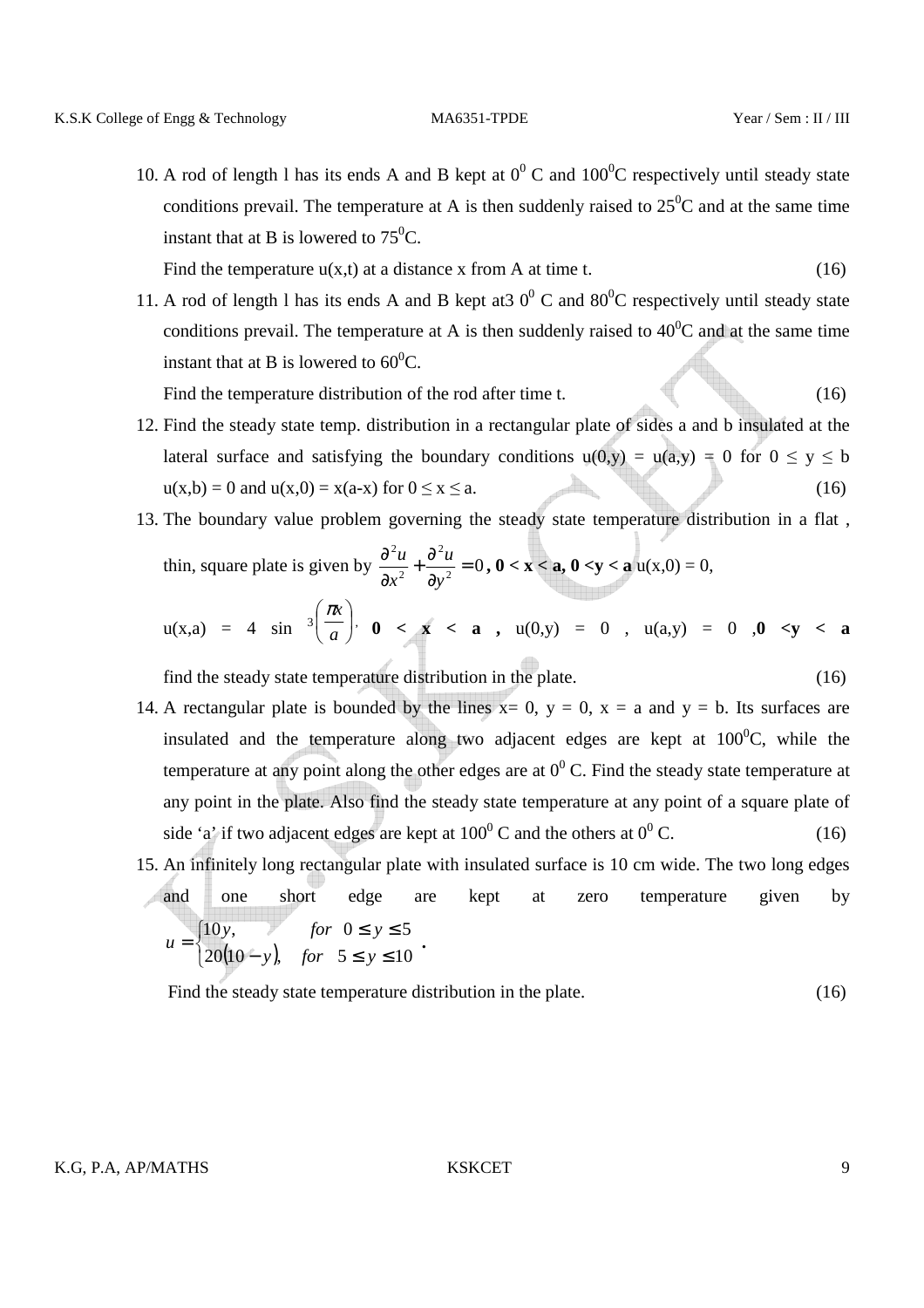# **UNIT IV**

### **FOURIER TRANSFORMS**

### **PART A**

- 1. State the Fourier integral theorem.
- 2. Write the Fourier transform pair.
- 3. Find the Fourier transform of  $f(x) = \begin{cases} \frac{1}{x} & \text{if } x \neq 0 \\ 0 & \text{if } x = 0 \end{cases}$ ∤  $\int$ >  $\lt$ = *in*  $|x| > a$  $in |x| < a$ *xf* 0 1  $(x)$
- 4. Define infinite Fourier transform write inverse formula also.
- 5. Define Fourier sine transform and its inverse.
- 6. Find the Fourier sine transform of  $f(x) = e^{-ax}$  (a > 0).
- 7. Find the Fourier sine transform of  $f(x) = e^{-x}$ .
- 8. Find Fourier sine transform of *x* 1
- 9. Find the Fourier sine transform of  $f(x) = e^{ax}$
- 10. Define Fourier cosine transform and its inverse.
- 11. Find Fourier cosine transform of  $f(x) = e^{-x}$
- 12. If the Fourier transform of  $f(x)$  is F(s) then prove that .  $F[f(x-a)] = e^{isa}F(s)$
- 13. State the Fourier transforms of the derivatives of a function.
- 14. Prove that  $F[f(ax)] = \frac{1}{2} F\left(\frac{s}{2}\right)$ ,  $a > 0$ J  $\left(\frac{s}{s}\right)$ l  $=\frac{1}{2}F\left(\frac{s}{a}\right)$ , a *a*  $F\left(\frac{s}{2}\right)$ *a*  $F[f(ax$
- 15. If F(s) is the Fourier transform of  $f(x)$  then  $F[f(x)\cos ax] = \frac{1}{2} [F(s+a) + F(s-a)]$ 2  $F[f(x)\cos ax] = \frac{1}{2}[F(s+a) + F(s-a)]$
- 16. If F(s) is the Fourier transform of  $f(x)$  then prove that  $F[x, f(x)]$ *ds*  $F[x.f(x)] = (-i) \frac{dF(s)}{f(s)}$
- 17. If F(s) is the Fourier transform of  $f(x)$  then  $F[f(ax)] = \frac{1}{x} F\left(\frac{s}{x}\right)$ ,  $a > 0$ J  $\left(\frac{s}{s}\right)$ l  $=\frac{1}{a}F\left(\frac{s}{a}\right)$ , a *a*  $F\left(\frac{s}{2}\right)$ *a*  $F[f(ax$
- 18. If F(s) is the Fourier transform of  $f(x)$  then  $F_s[f(x)\cos ax] = \frac{1}{2} [F_s(s+a) + F_s(s-a)]$  $F_s[f(x)\cos ax] = \frac{1}{2}[F_s(s+a) + F_s(s-a)]$

19. Prove that 
$$
F_c[f(ax)] = \frac{1}{a} F_c\left(\frac{s}{a}\right)
$$
,  $a > 0$ 

20. State the convolution theorem of the Fourier transform.

### **PART B**

- 1. (i) Find the Fourier cosine transform of  $e^{-a^2x^2}$ (8)
- (ii) Evaluate  $\int$  $\int_0^1 (x^2 + a^2)(x^2 + b^2)$  $\frac{dx}{(8)}$  using transforms (8)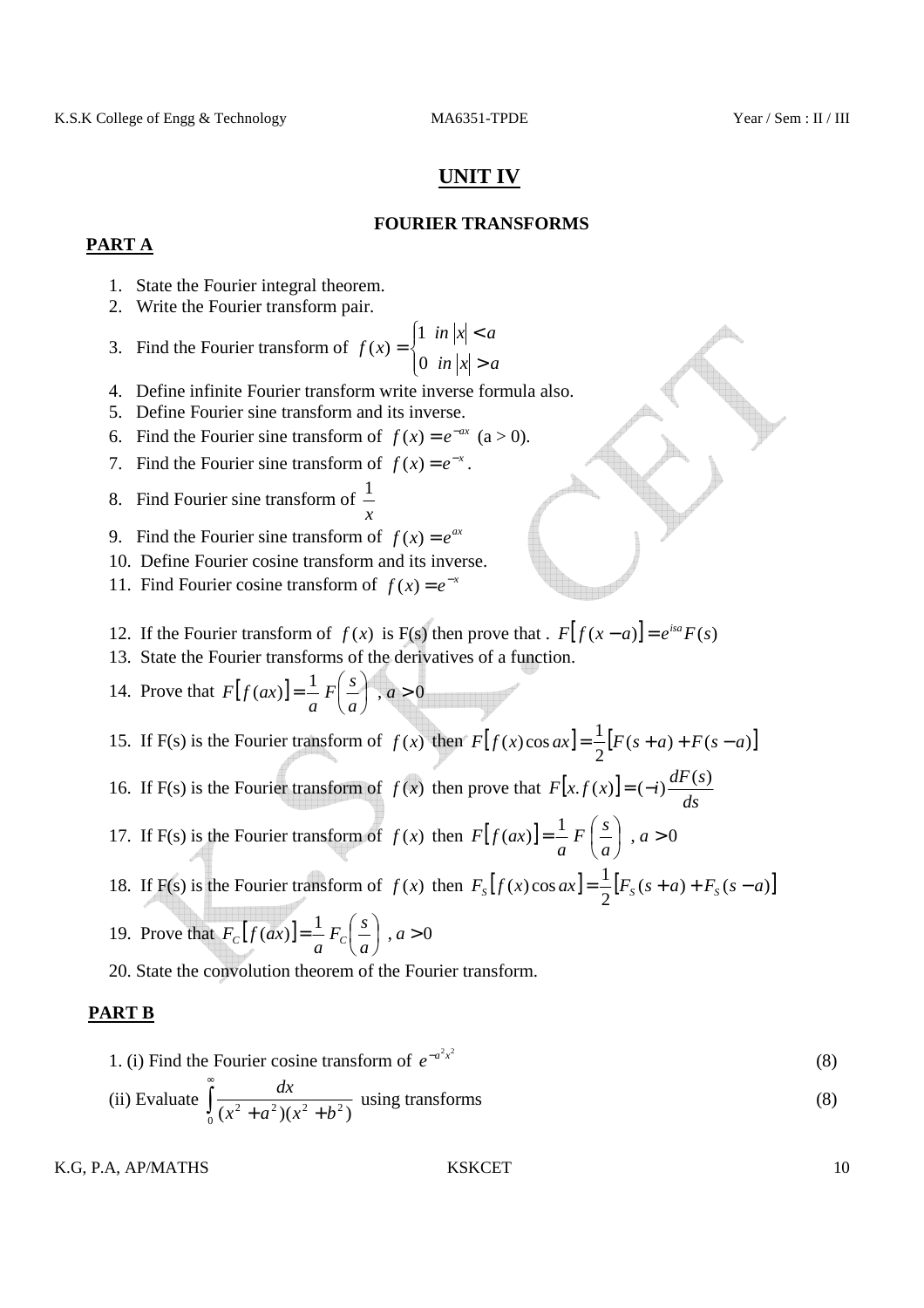2.(i) Find the Fourier sine transform of 
$$
f(x) = \begin{cases} \sin x, & 0 < x \le a \\ 0, & a \le x < \infty \end{cases}
$$
 (8)

(ii) Find the Fourier Transform of 
$$
f(x) = \begin{cases} x & \text{in } |x| \le 1 \\ 0 & \text{in } |x| > 1 \end{cases}
$$
 (8)

3. Find the Fourier Transform of 
$$
f(x) = \begin{cases} 1 - x^2 & \text{in } |x| \le 1 \\ 0 & \text{in } |x| > 1 \end{cases}
$$
. Hence prove that (16)

(i) 
$$
\int_{0}^{\infty} \frac{\sin s - s \cos s}{s^3} \cos \frac{s}{2} ds = \frac{3\pi}{16}.
$$
  
(ii) 
$$
\int_{0}^{\infty} \left( \frac{\sin s - s \cos s}{s^3} \right)^2 ds = \frac{\pi}{15}.
$$

4.(i) Find the Fourier transform of  $f(x)$  if  $f(x) = \begin{cases} 1 & \text{if } x \neq 0 \\ 0 & \text{if } x = 0 \end{cases}$  $\overline{ }$ ∤  $\int$  $> a >$  $\prec$ = 0,  $|x| > a > 0$ ,1  $(x)$  $x > a$  $f(x) =\begin{cases} 1, & |x| < a \\ 0, & |x| > a > 0 \end{cases}$ . Hence deduce that  $\int_a^b$  $dt =$ J  $\left(\frac{\sin t}{\cos t}\right)$ l ſ  $\int_0^1(t) dt$  2  $\frac{\sin t}{t}$   $dt = \frac{\pi}{2}$ *t t*

and 
$$
\int_{0}^{\infty} \left(\frac{\sin t}{t}\right)^2 dt = \frac{\pi}{2}
$$
 (10)

(ii)Find the Fourier sine transform of  $\overline{\mathcal{L}}$  $\mathbf{I}$ ┤  $\int$ >  $-x,$   $1 < x <$  $\leq x <$ = 0  $x>2$  $2-x, \quad 1 < x < 2$  $, \qquad 0 < x < 1$  $(x)$ *x*  $x, \quad 1 < x$  $x, \qquad 0 < x$  $f(x) = \{2-x, \quad 1 < x < 2$  (6)

5. Find the Fourier transform of  $f(x)$  if  $f(x) = \begin{cases} \frac{1}{x} & \text{if } x \neq 0 \\ 0 & \text{otherwise} \end{cases}$ ∤  $\int$ >  $\lt$ = 0,  $|x| > 2$ 1,  $|x| < 2$  $(x)$ *x*  $f(x) =\begin{cases} 1, & |x| < 2 \\ 0, & |x| > 2 \end{cases}$ . Hence deduce that (i)  $\int_a^b$  $\overline{\phantom{a}}$ J  $\left(\frac{\sin x}{x}\right)$ l ſ  $\mathbf{0}$  $\frac{\sin x}{x}dx$ *x x*

(ii) 
$$
\int_{0}^{\infty} \left(\frac{\sin x}{x}\right)^{2} dx
$$
 (16)

6.(i) Find the Fourier Transform of  $f(x)$  if  $f(x) = \begin{cases} 1 & \text{if } x \neq 0 \\ 0 & \text{if } x = 0 \end{cases}$ ∤ >  $-|x|, |x| <$ = 0,  $|x| > 1$  $1 - |x|, \quad |x| < 1$  $(x)$ *x*  $x$ ,  $x$  $f(x) = \begin{cases} 1 & \text{if } x \neq 0 \\ 1 & \text{if } x = 0 \end{cases}$ . Hence deduce that

$$
\int_{0}^{\infty} \left(\frac{\sin t}{t}\right)^4 dt = \frac{\pi}{3}
$$
 (10)

(ii) Derive the Parseval's identity for Fourier transforms. (6)

K.G, P.A, AP/MATHS KSKCET 11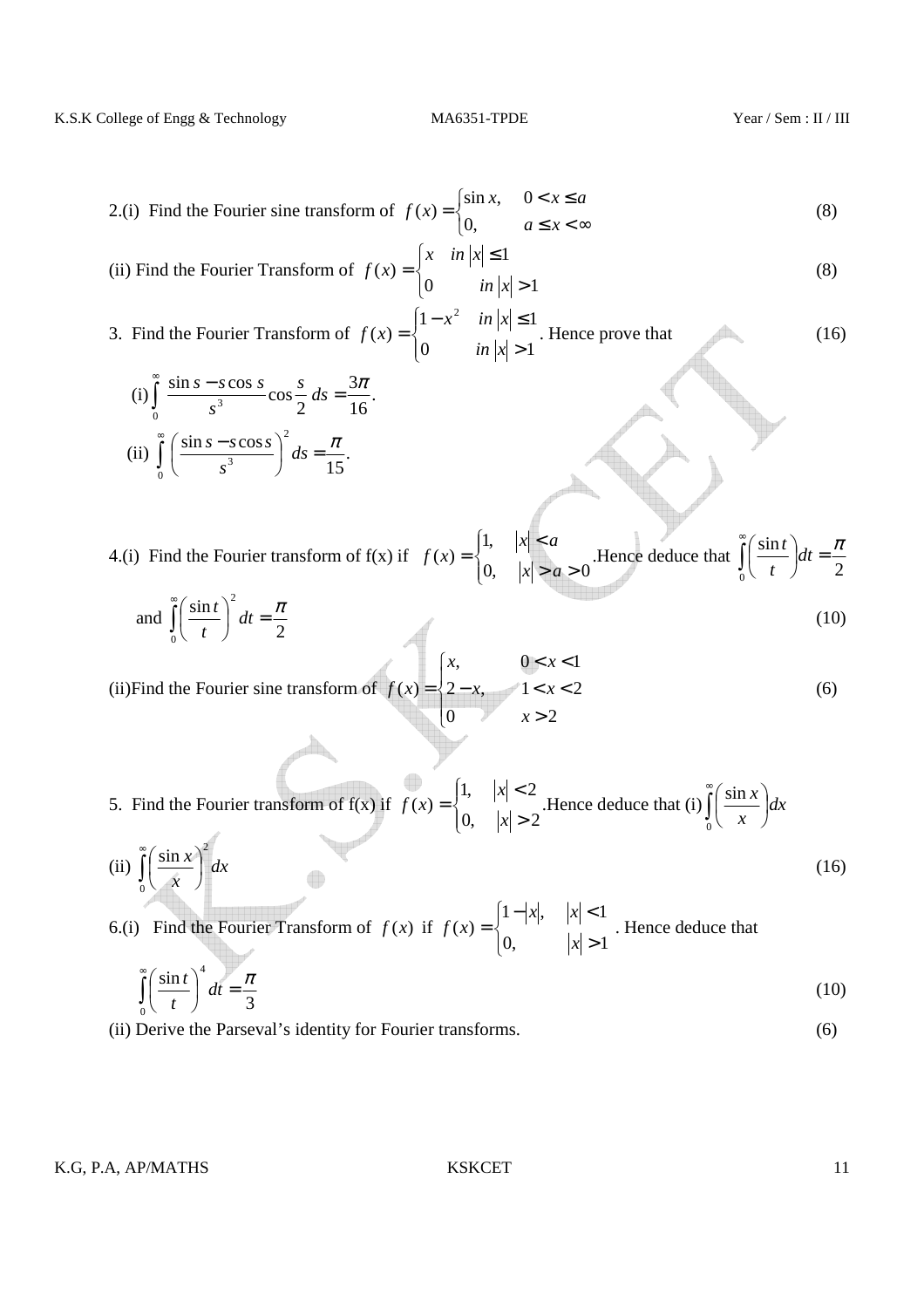K.S.K College of Engg & Technology MA6351-TPDE Year / Sem : II / III

7. Show that the Fourier transform of  $\overline{\mathcal{L}}$  $\overline{ }$ ∤  $\int$  $> a >$  $-x^2$   $|x|$  < = 0  $|x| > a > 0$  $(x)$ 2  $\sim$  2  $|x| > a$  $a^2 - x^2$   $|x| < a$  $f(x) = \begin{cases} \sin \theta & \text{if } 2\sqrt{-1} \frac{\sin \theta + \cos \theta}{2} & \text{if } 3\sqrt{-1} \end{cases}$ J  $\frac{\sin as - as \cos as}{a}$ l  $\int$  sin *as* –  $2\sqrt{\frac{2}{\pi}}\left(\frac{\sin as - as \cos \theta}{\sin \theta}\right)$ *s as as as*  $rac{2}{\pi} \left( \frac{\sin \alpha s - \alpha s \cos \alpha s}{s^3} \right)$ .

Hence deduce that  $\int_{0}^{\frac{\pi}{2}} \frac{\sin t - t \cos t}{t^2} \cos \frac{t}{2} dt = \frac{\pi}{4}.$ 2 4  $\frac{\sin t - t \cos t}{t} \cos t$  $\mathbf{0}$ 3  $\int_{0}^{\infty} \frac{\sin t - t \cos t}{t^3} \cos \frac{t}{2} dt = \frac{\pi}{4}$ *t*  $\frac{t-t\cos t}{t^3}\cos\frac{t}{\cos t}dt=\frac{\pi}{t}$ . Using Parseval's identity show that . 15  $\sin t - t \cos$ 0 2 3  $\int dt = \frac{\pi}{4\pi}$ J  $\left(\frac{\sin t - t \cos t}{2}\right)$ l  $\int_{0}^{\infty}\left(\frac{\sin t - t}{t}\right)$ *dt t*  $t - t \cos t$ (16)

8.(i) Find the Fourier transform of  $f(x)$  if  $\overline{\mathcal{L}}$ ∤  $\begin{vmatrix} 1, & |x| \leq 1 \end{vmatrix}$ = *otherwise x xf* ,0 1,  $|x| < 1$  $f(x) = \begin{cases}$   $\begin{cases} 1 \\ 1 \end{cases}$  Hence deduce that

- $\int_{0}^{\infty} \frac{\sin x}{x} dx = \int_{0}^{\infty} \frac{\sin x}{x} dx$  $=\frac{\sin x}{2}dx=$ 0  $\lambda$  0 2 2 2  $\frac{\sin x}{\cos x}dx = \int_{0}^{\infty} \frac{\sin^2 x}{x}dx = \frac{\pi}{2}$ *x*  $dx = \int_0^\infty \frac{\sin^2 x}{2} dx$ *x x* (8)
- (ii) Using Parseval's identity calculate  $\frac{ax}{(x^2+y^2)^2}$ ,  $\int_0^1 (a^2 + x^2)$  $\int_{0}^{\infty} \frac{dx}{(a^2 + x^2)^2}$  $a^2 + x$  $\frac{dx}{dx}$  (8)  $\int_{0}^{\infty} \frac{x}{\sqrt{a^2+1}}$ 2 if  $a > 0$ . (8)
- 9.(i) Using Parseval's identity calculate (ii)  $\int_{0}^{1} \frac{x}{(x^2-2x^2)} dx$  $a^2 + x$  $\int_0^1 (a^2 + x^2)^2$  $(a^2 + x^2)$
- (ii) Find the Fourier transform of  $e^{-4x}$  and hence deduce that  $\int_{0}^{1} \frac{\cos 2x}{\cos 2x} dx = \frac{\pi}{2}e^{-8}$ 0  $^{2}+16$   $8$  $\int \frac{\cos 2x}{x^2 + 16} dx = \frac{\pi}{8}e^{-\frac{1}{2}}$ +  $dx = \frac{h}{c}e$ *x*  $x$ <sup>1</sup>  $\pi$ (8)
- 10. (i) Find the Fourier transform of  $e^{-ax}$  and hence deduce that  $\int_{0}^{1} \frac{x \sin 2x}{x^2} dx = \frac{\pi}{2}e^{-8}$ 0  $^{2}+16$   $^{2}$  2  $\int \frac{x \sin 2x}{x^2 + 16} dx = \frac{\pi}{2} e^{-\frac{1}{2}}$ +  $dx = \frac{h}{e}e$ *x*  $x \sin 2x$  *π* (8)
- (ii) State and prove convolution theorem for Fourier transforms. (8)

# **UNIT V**

### **Z – TRANSFORMS AND DIFFFERENCE EQUATIONS**

#### **PART A**

- 1. Find  $Z\{n\}$
- 2. Express  $Z{f(n+1)}$  in terms of  $\bar{f}(z)$
- 3. Find the value of  $Z{f(n)}$  when  $f(n) = na^n$
- 4. Find the z-transform of n.
- 5. Find J  $\left\{ \right\}$ 儿  $\overline{\mathcal{L}}$ ∤  $\int$ *n*!  $Z \Big\{ \frac{a}{2}$ *n* using z-transform.
- 6. Find the z-transform of  $(n+1)(n+2)$
- 7. Find  $Z \{e^{-iat}\}\$ using z-transform.

#### K.G, P.A, AP/MATHS 622 12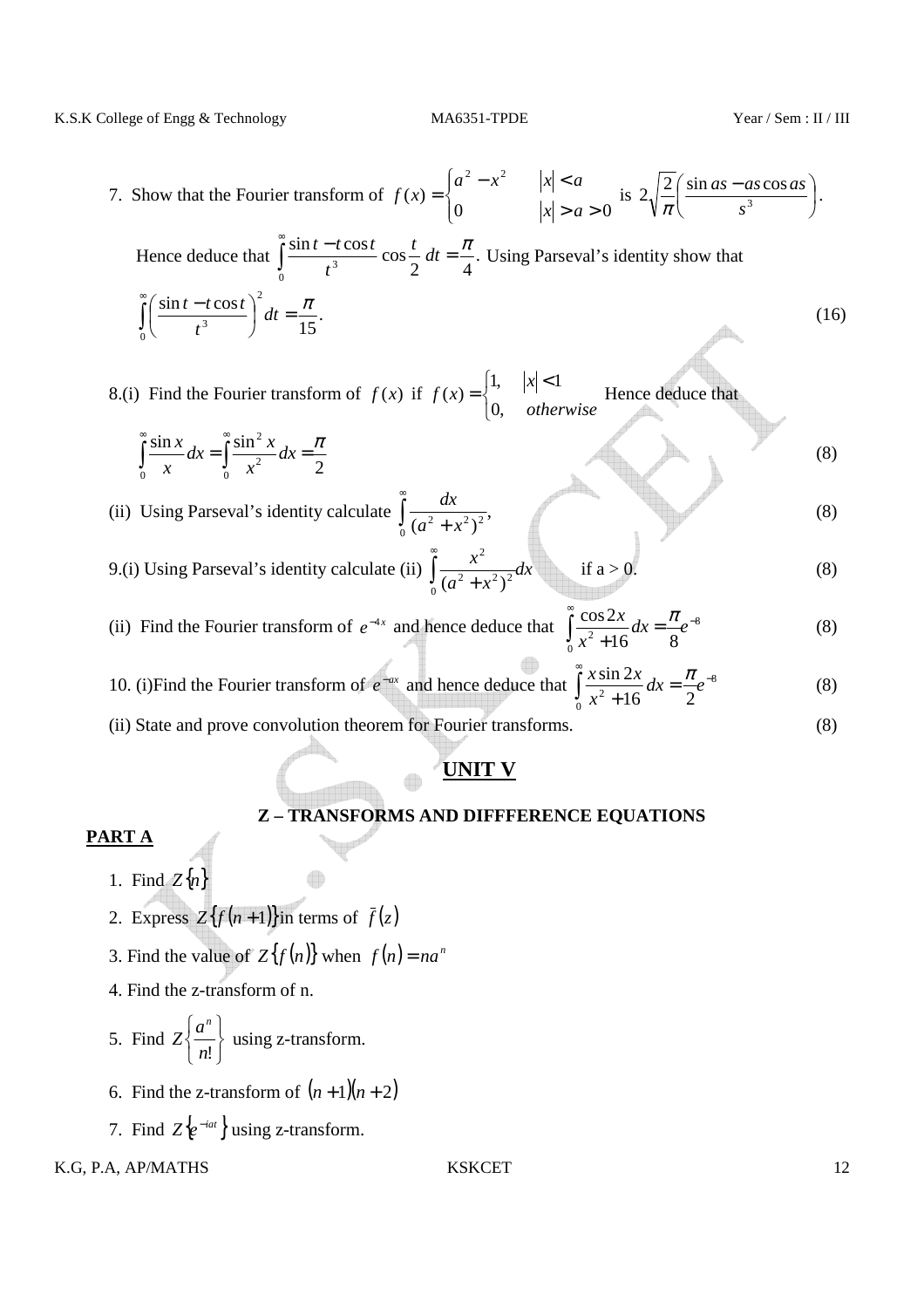$\overline{\phantom{a}}$ 

- 8. Find the Z-transforms of  $\cos n\theta$
- 9. Find  $Z(t^2 e^{-t})$
- 10. Find  $Z{n+2}$
- 12. State and prove initial value theorem in z-transform.
- 13. Form the difference equation from  $y_n = a + b3^n$

14. Find Z-transform of 
$$
\left(\frac{1}{n}\right)
$$
  
\n15. Find Z(e<sup>t</sup> sin 2t)  
\n16. Evaluate  $Z^{-1}\left(\frac{z}{z^2+7z+10}\right)$   
\n17. Prove that  $Z(a^n) = \left\{\frac{z}{z-a}\right\}$   
\n18. Find  $Z\left\{\frac{1}{n(n+1)}\right\}$   
\n19. Find  $Z(n) = \frac{z}{(z-1)^2}$ 

### **PART B**

1. (i)Prove that 
$$
Z\left(\frac{1}{n}\right) = \log\left(\frac{z}{z-1}\right)
$$
,  $n \neq 0$ .  
\n(ii) Find  $Z\left(\sin\frac{n\pi}{2}\right)$  and  $Z\left(\cos\frac{n\pi}{2}\right)$  (12)

2. (i)Prove that 
$$
Z\left(\frac{1}{n+1}\right) = z \log\left(\frac{z}{z-1}\right)
$$
, (8)

(ii) Find 
$$
Z(\sin at)
$$
 and  $Z(\cos at)$  (8)

3.(i) Find 
$$
Z(an^2 + bn + c)
$$
 and  $z\{(n+1)(n+2)\}$  (10)

(ii) Find 
$$
Z^{-1}\left\{\frac{z^3}{(z-1)^2(z-2)}\right\}
$$
, by the method of partial fractions. (6)

4. (i) Find 
$$
Z^{-1}\left\{\frac{4z^2-2z}{z^3-5z^2+8z-4}\right\}
$$
, by the method of partial fractions. (8)

(ii) Find 
$$
Z^{-1}\left\{\frac{2z^2+4z}{(z-2)^3}\right\}
$$
, by using Residue theorem. (8)